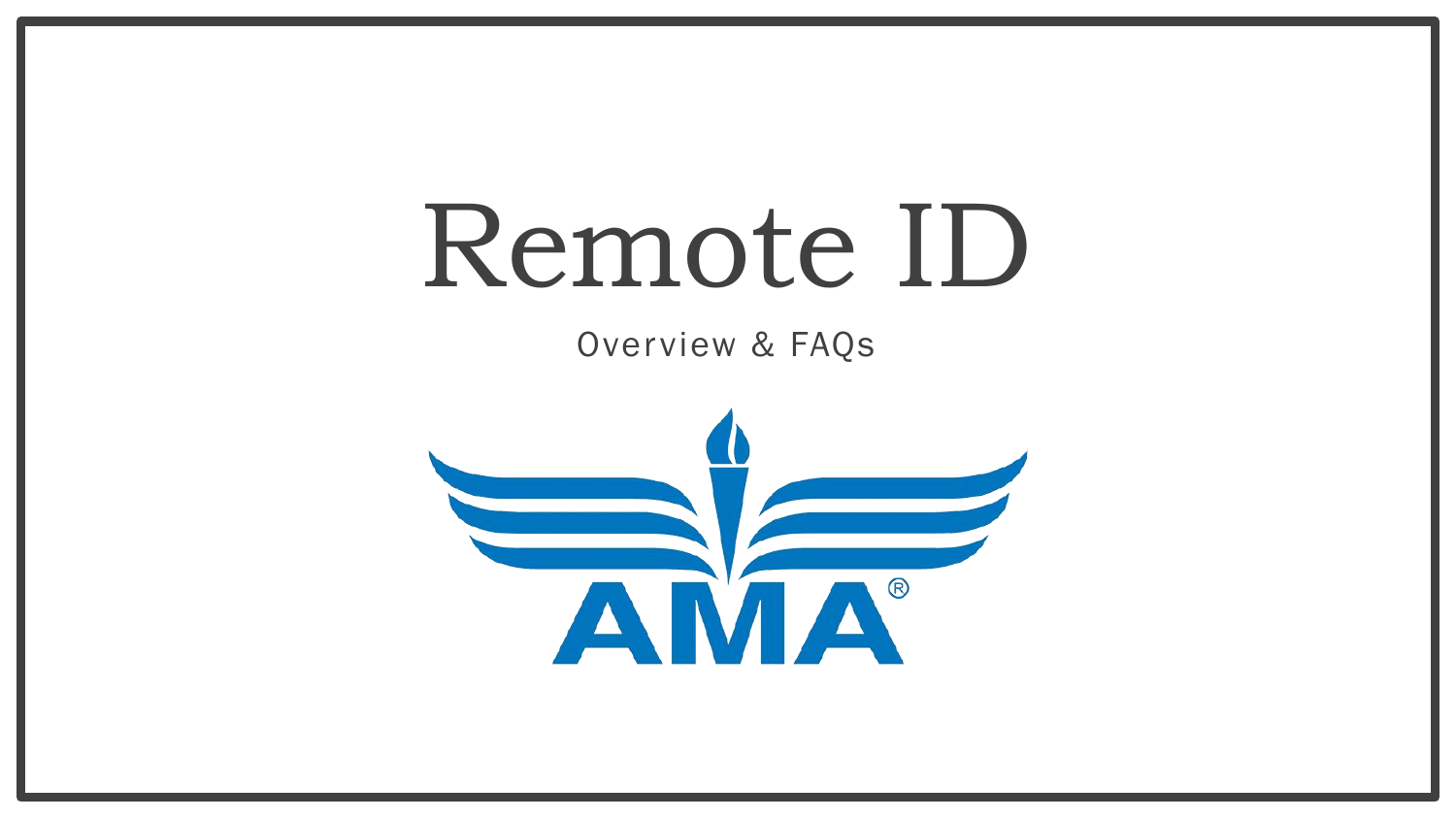### Three Ways to Comply

The passing of the Final Rule on Remote Identification of Unmanned Aircraft brings some changes to the model aircraft community and how we fly in the national airspace. There are three ways to comply with the new rule, outlined in the following slides.

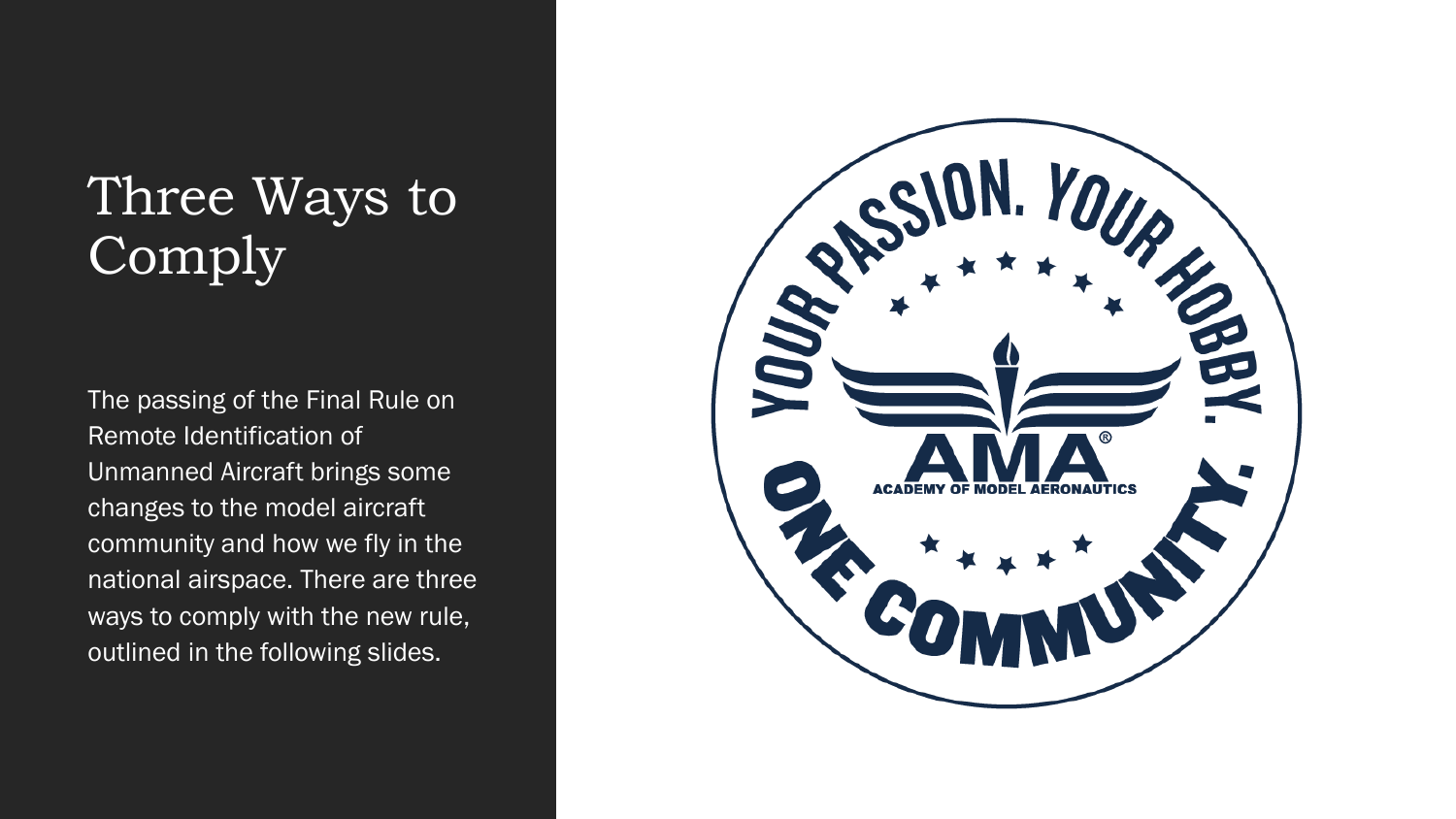# Standard Remote ID

### 1. Identify both the UAS and control station

- Broadcast equipment will be built into UAS at a manufacturer level, but likely will not apply to ARFs or kits.
- Requires radio frequency spectrum to broadcast location, altitude, ID, emergency status, etc. for both UA and control station.
- **UAS designed not to take off if not** broadcasting signal.

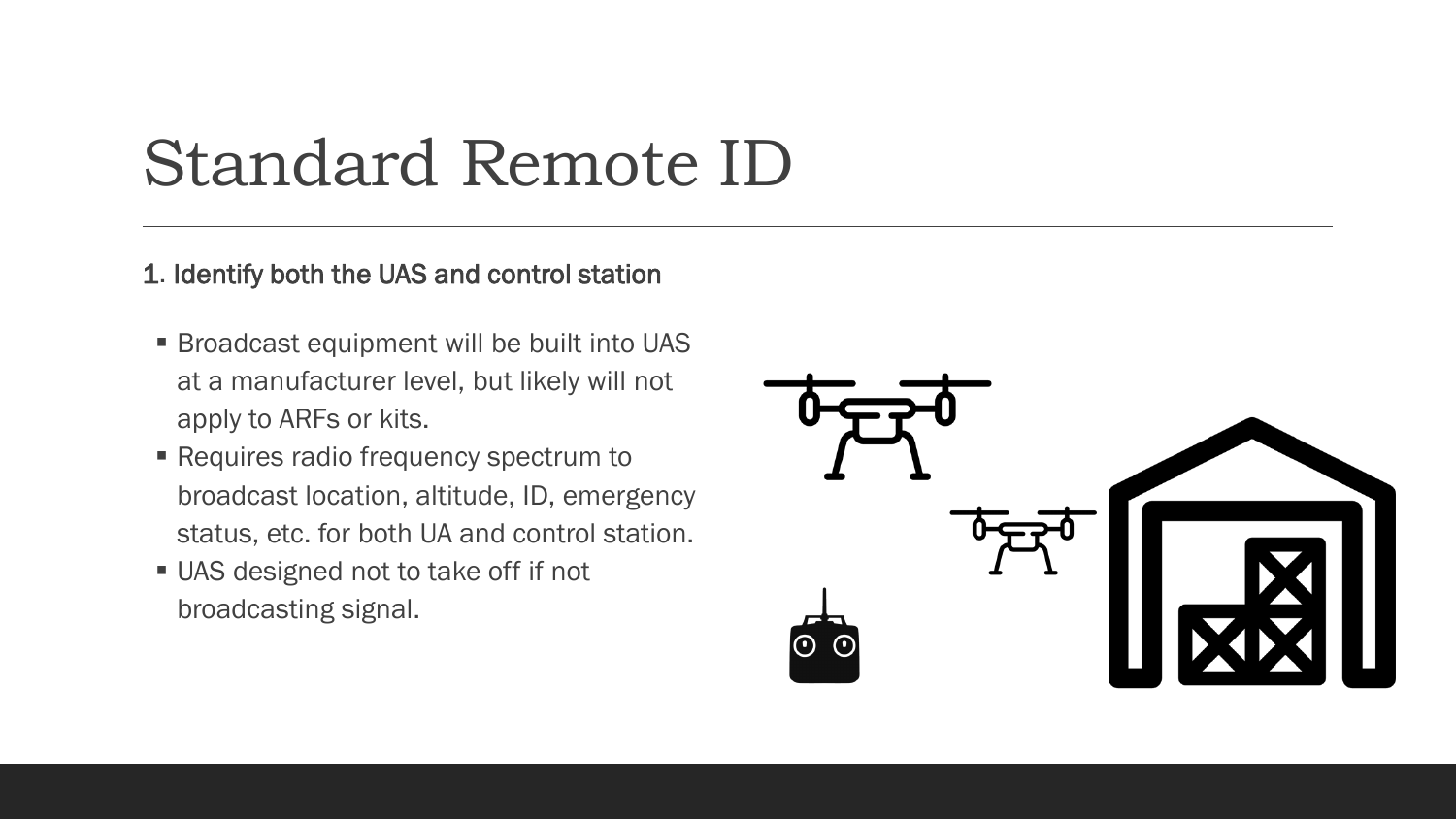# Broadcast Modules



### 2. Identify line-of-sight UAS operations

- Module option allows for older (nonstandard) UAS.
- Sends same signal as standard, except no emergency status and no control station information.
- The information broadcast will be UA take off location and altitude. Module also needs to signal if not working properly.
- FAA anticipates modules to cost \$20-\$50.
- Visual-line-of-sight operations only.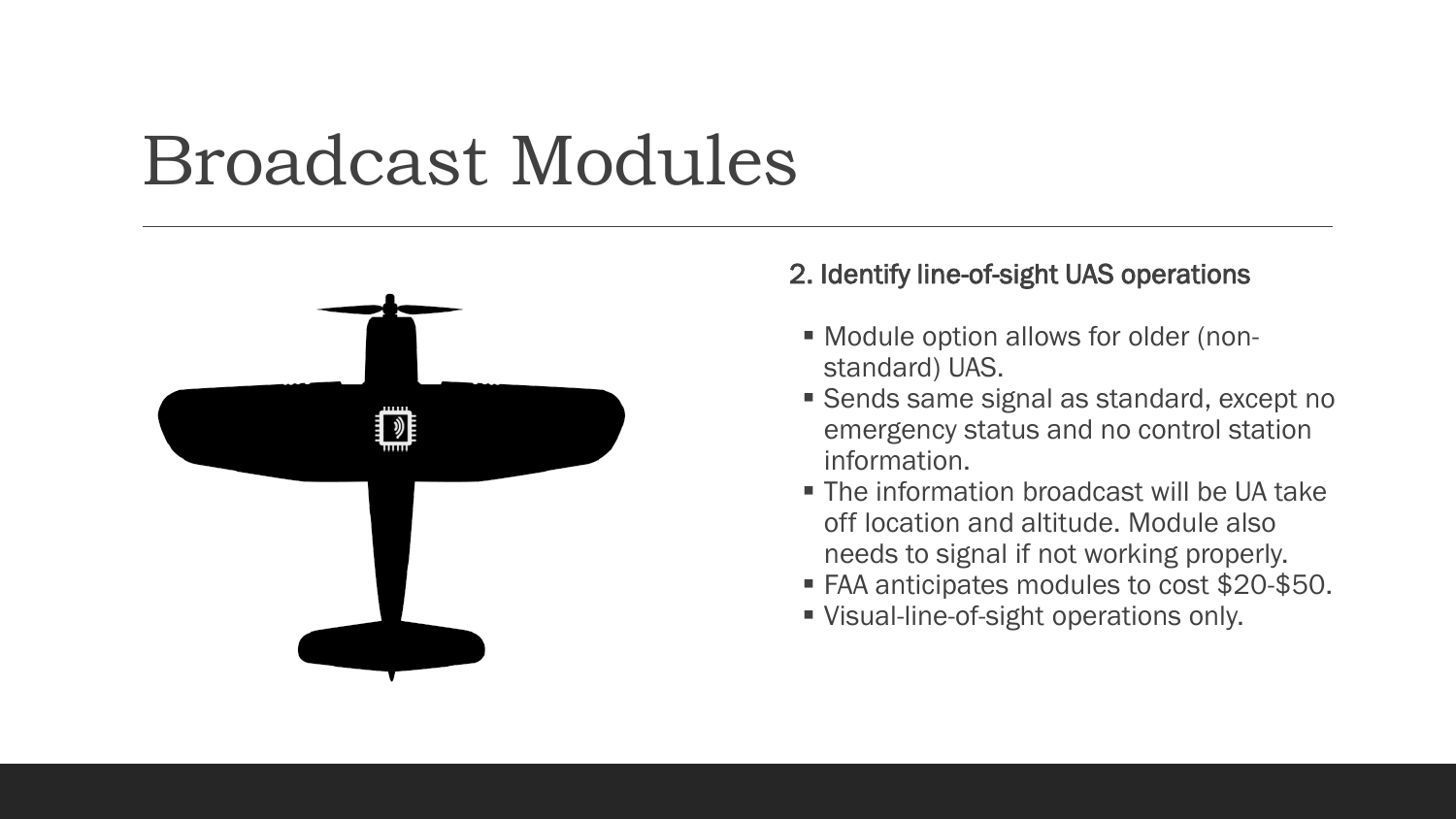# FAA Recognized Identification Areas

3. Identify Community-Based Organization (CBO) locations with line-of-sight UAS operations

- Valid for 48 months and renewal/changeable forever.
- Requires site be under the umbrella of a CBO or educational institute.
- Visual line of sight operations only.

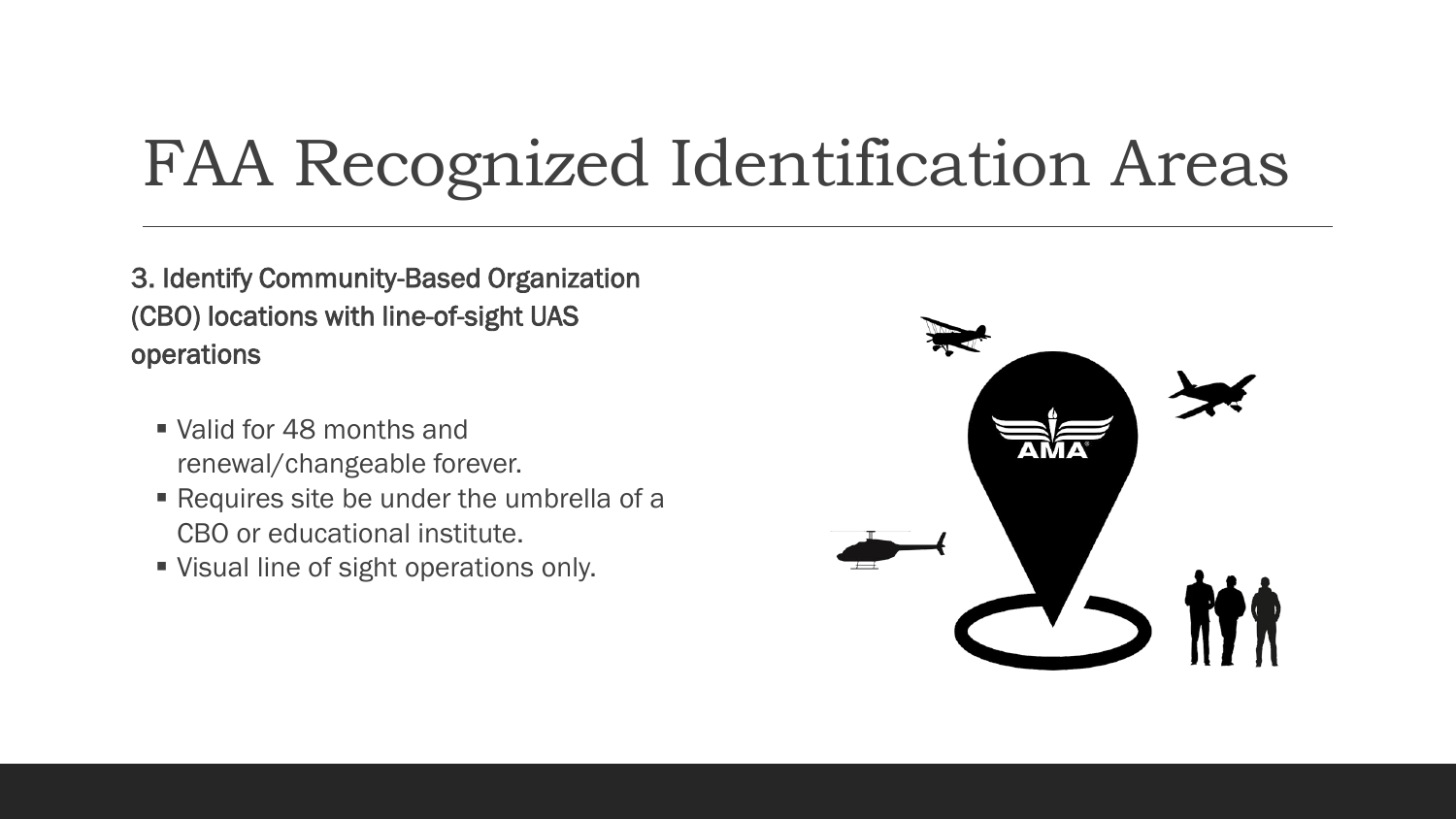### FAA Registration Requirement

- Registration will remain per individual at the cost of \$5 every three years.
- Standard Remote ID registration must include serial numbers of all aircraft so equipped.
- Broadcast module registration must include serial number of broadcast module.

To register your aircraft, visit [faadronezone.faa.gov.](https://faadronezone.faa.gov/#/) This is the only legitimate website to register your aircraft at. All other websites are scam websites.

For assistance in registering your aircraft, AMA has provided a step-by-step walkthrough [here,](https://amablog.modelaircraft.org/amagov/2020/12/16/faa-registration-renewal-process/) and a video walkthrough [here.](https://youtu.be/LxU90q8bSgU)

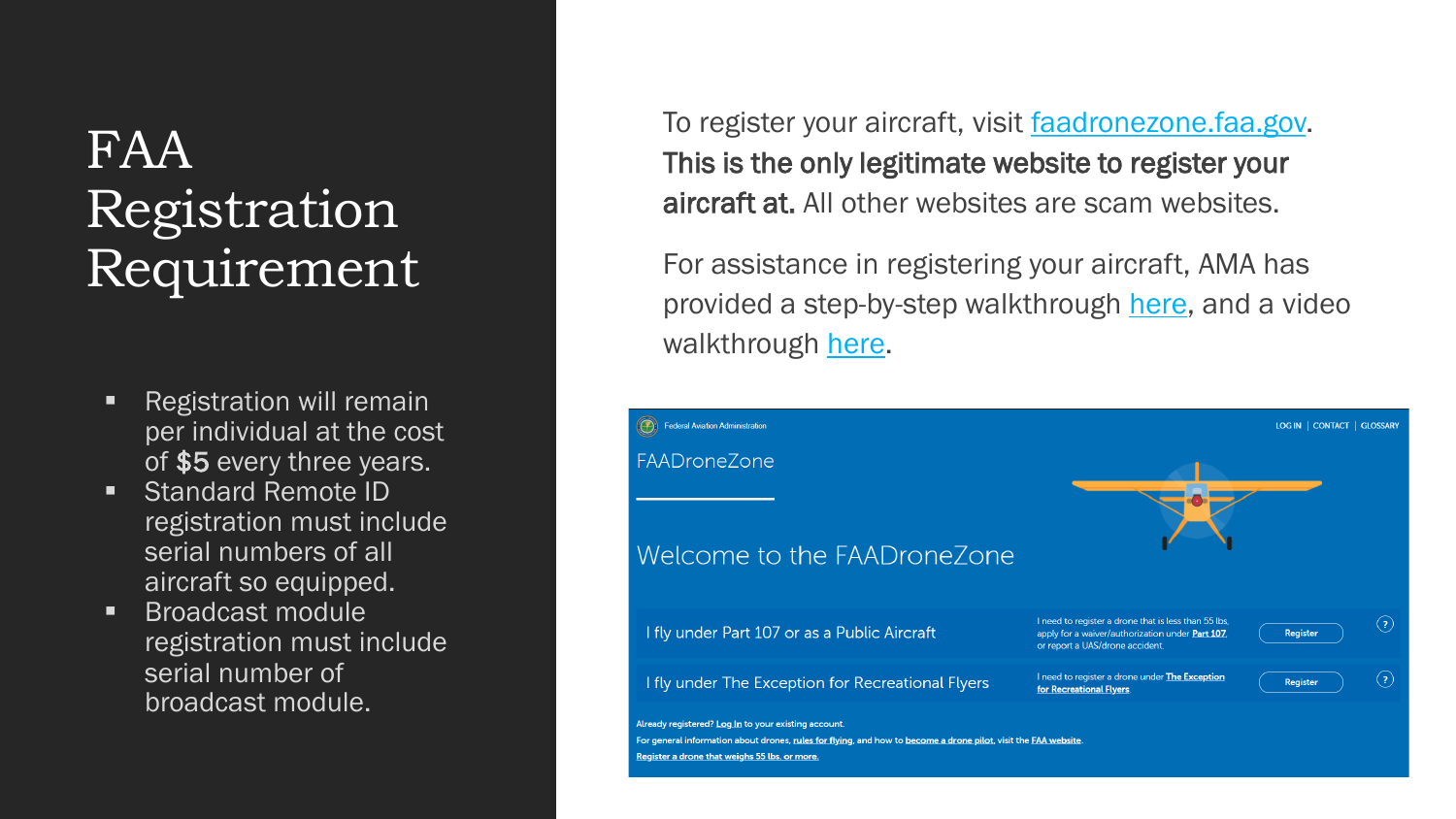# Events & Home Builds

■ Special events, such as air shows or other temporary events, will have a path to receive authorization from the Administrator to deviate from the remote identification operating rules.

### Events **Exents Events Exents Exents Exercise 2**

■ Recreational and educational operators can "home build" without meeting manufacturer certification standards, allowing these type of aircraft to be operated at an FAA Recognized Identification Area or under the Broadcast Model option.

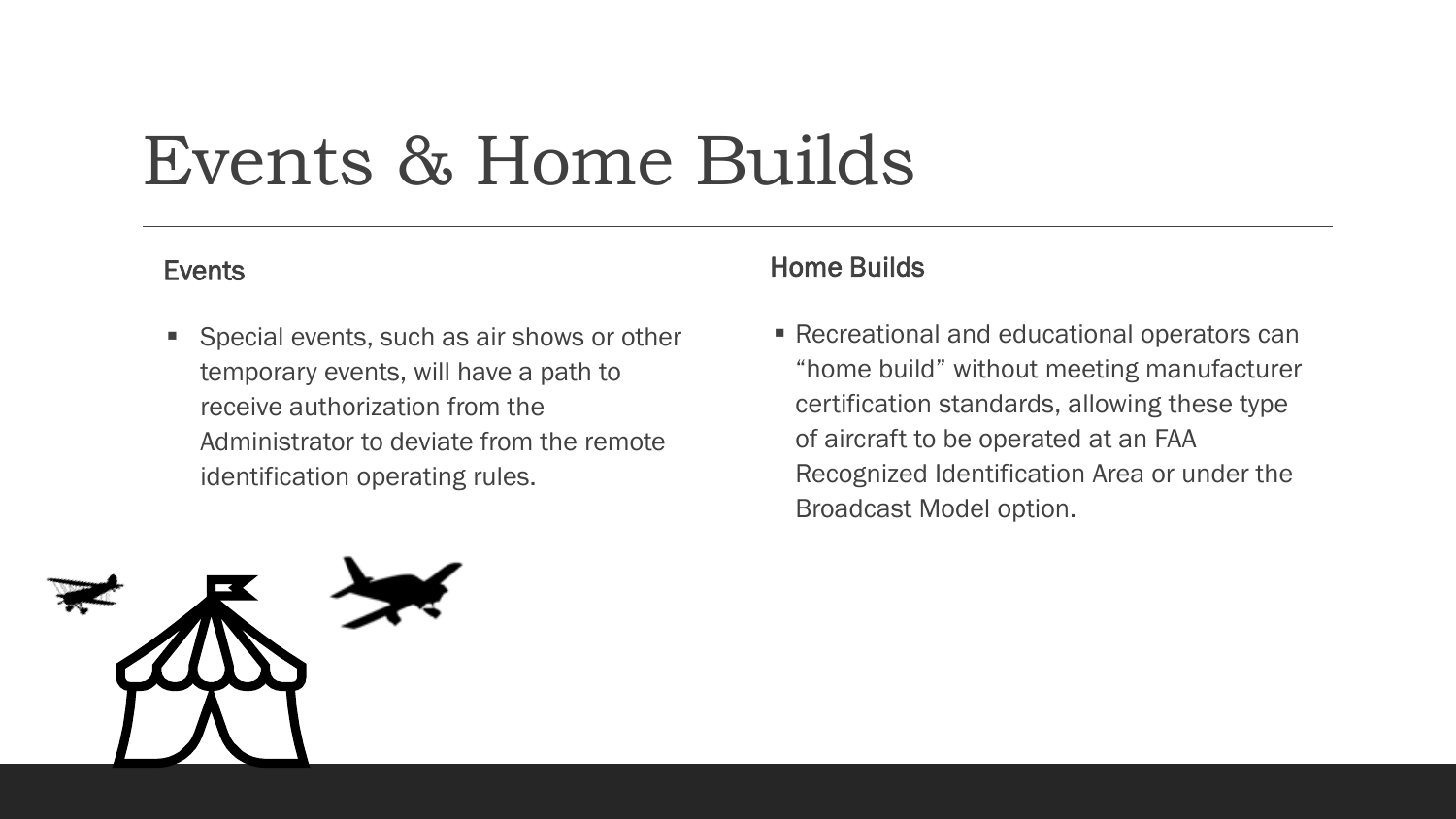### Timeline

Each effective date begins after 60 days from publication in the federal register (January 15, 2021)

### **April 21, 2021**

Person producing a remote identification broadcast module

#### Request FAA Recognized Identification Area status

Person producing a standard remote identification unmanned aircraft for operation

**18 MONTHS** 



Person operating in the airspace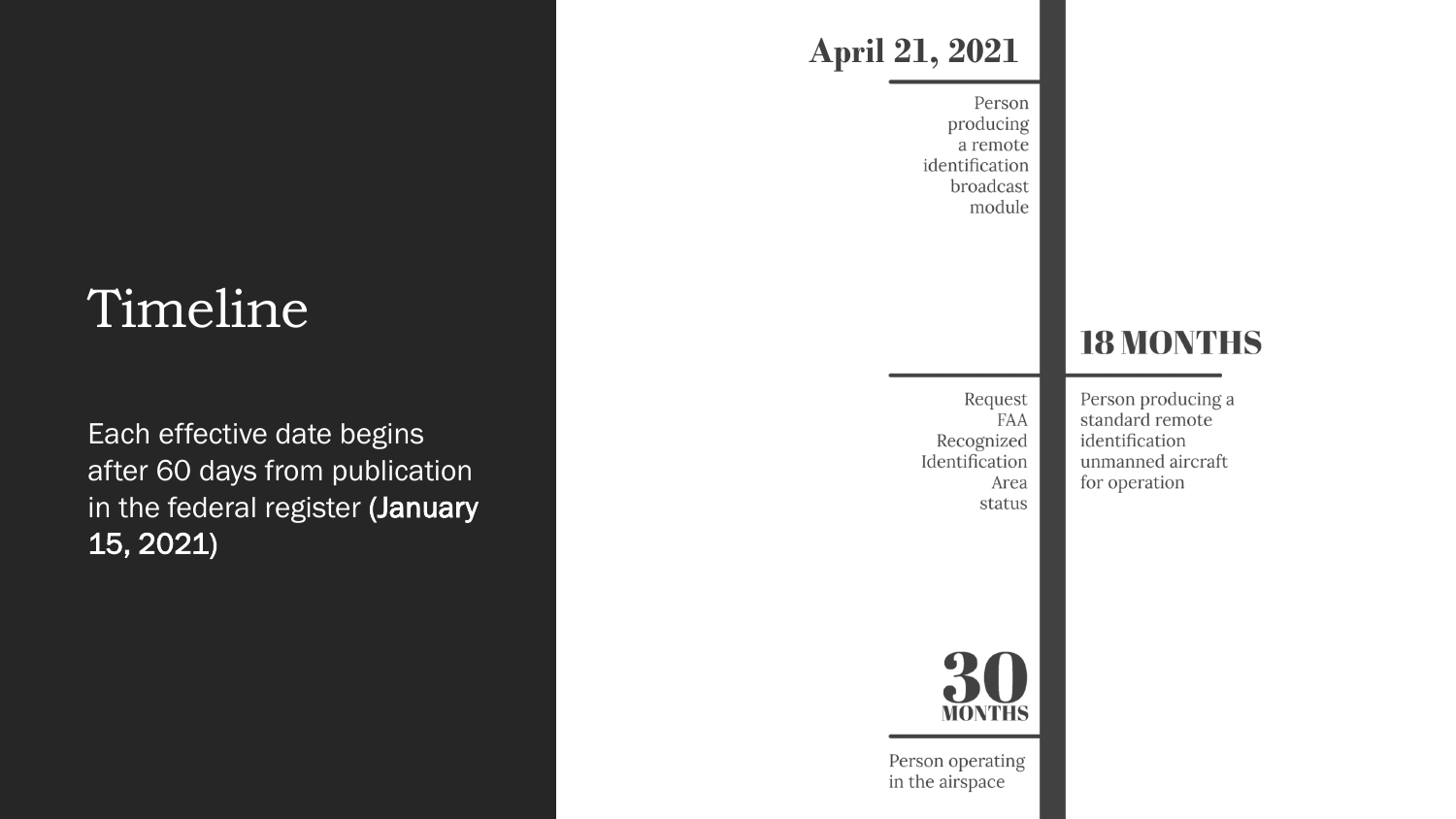### Important Changes to Note From the Proposed Rule to the Final Rule

| <b>Proposed Rule</b>                                                         | <b>Final Rule</b>                                                                                                                                                          |
|------------------------------------------------------------------------------|----------------------------------------------------------------------------------------------------------------------------------------------------------------------------|
| Internet connectivity required                                               | Broadcast only, no internet needed                                                                                                                                         |
| Paid monthly subscription to UAS Service<br>Supplier                         | Requirement removed along with removal of internet<br>connectivity                                                                                                         |
| FAA Recognized Identification Areas could only<br>be requested in first year | FAA Recognized Identification Areas can be requested or<br>changed indefinitely                                                                                            |
| Per aircraft registration                                                    | Individual registration, operator registers only one time                                                                                                                  |
| Special events not addressed                                                 | Pathway for special events to deviate from Remote ID rules                                                                                                                 |
| Included a 400ft range limit                                                 | 400ft limit removed                                                                                                                                                        |
| High cost associated with compliance                                         | Cost decreased by 60%                                                                                                                                                      |
| Amateur built included a 50% build/fabrication<br>requirement                | Build percentage requirement removed and "home build" was<br>added with no requirement to meet manufacturer certification<br>standards for recreational or educational use |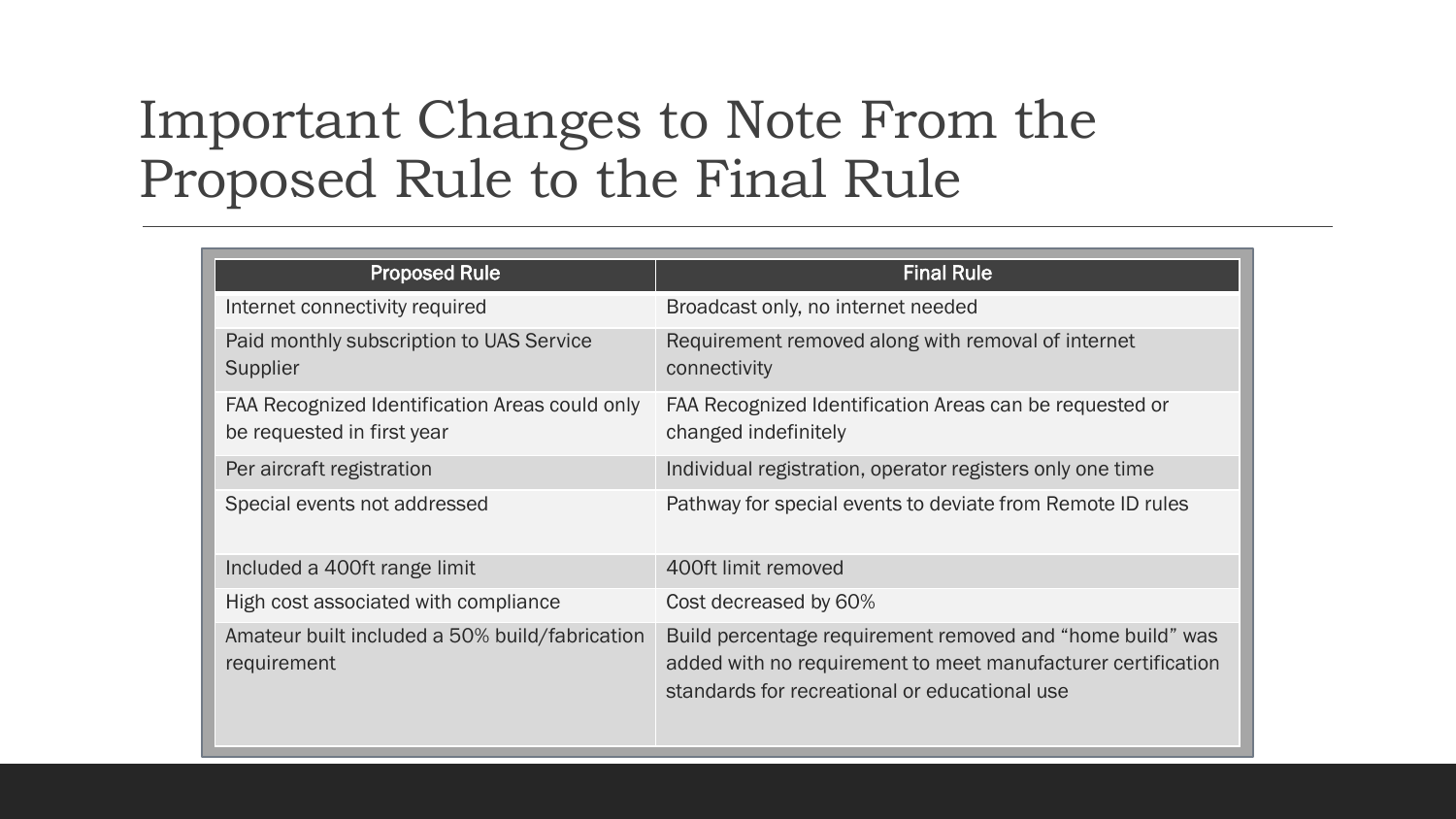# FAQs

#### Q: When will hobbyists need to comply with remote identification requirements?

A: Although you might notice new Remote ID products on the shelves and FAA-Recognized Identification Areas (FRIA) be established, operators are not required to comply until September 16, 2023. During this time, AMA will continue to shape the implementation of the rule for the hobby.

### Q: What is an FAA Recognized Identification Area (FRIA)?

A: An FRIA is a defined geographic area where persons can operate UAS without remote identification, provided they maintain visual line of sight.

### Q: Who can apply for a flying site to be an FRIA?

A: Those eligible to request establishment of FRIAs include community-based organizations recognized by the Administrator and educational institutions.

#### Q: How do I apply for my club's flying site to be an FRIA?

A: The process to apply for FRIA status will not begin until September 16, 2022. Once the details for the application process are released, we will inform our members of next steps.

#### Q: Will FPV be permitted with the use of a broadcast module at established flying sites?

A: We interpret that FPV will continue to be permitted under any form of remote identification given legislation written in PL 115-254 Sect 349, defining visual line of sight operations.